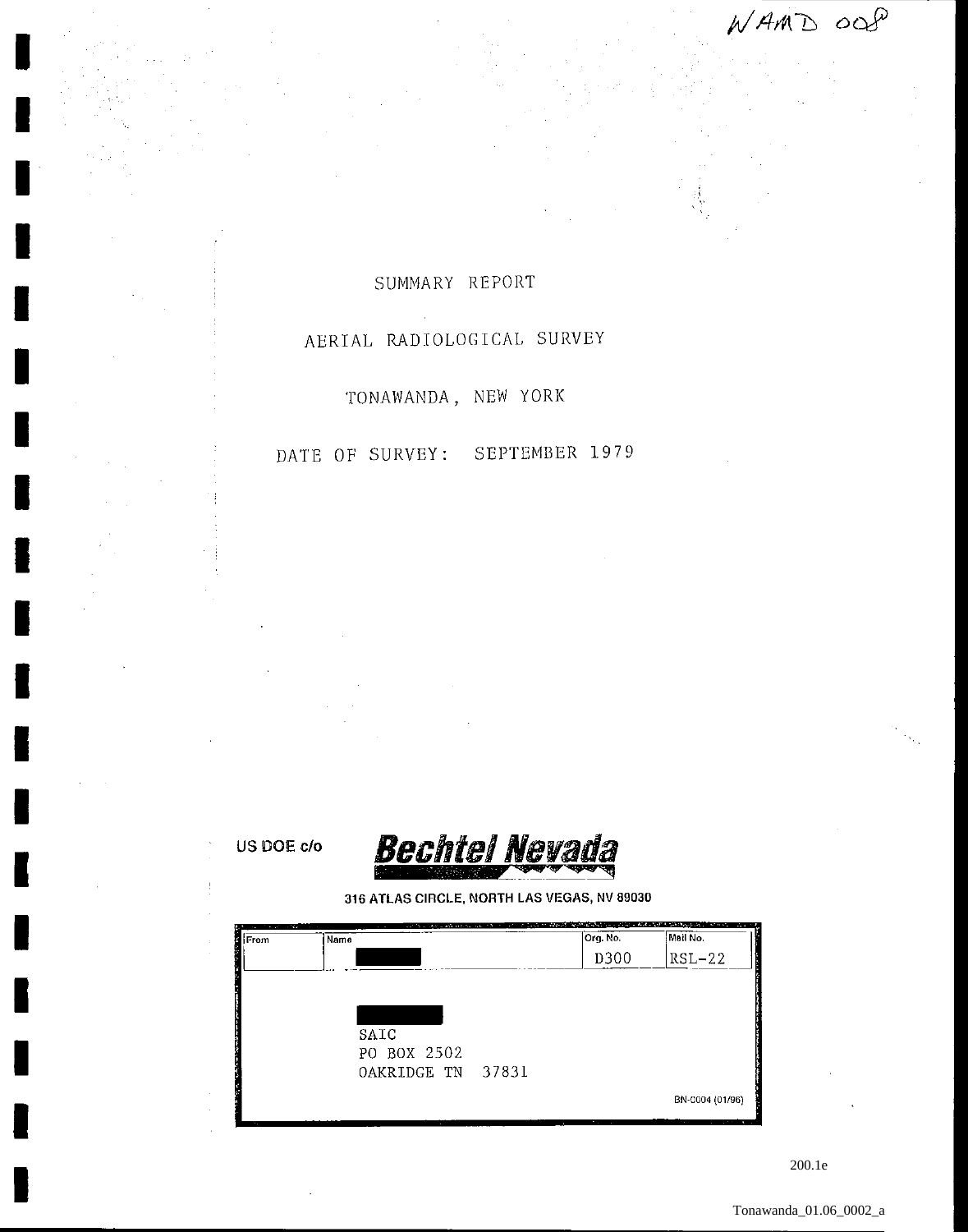

I

I

I

I

I

I

I

I

I

I

I

I

I

I

I

I

I

WAMD 008

SUMMARY REPORT

## AERIAL RADIOLOGICAL SURVEY

TONAWANDA, NEW YORK

DATE OF SURVEY: SEPTEMBER 1979

APPROVED FOR DISTRIBUTION:



PERFORMED BY EG&G, INC. UNDER CONTRACT NO. DE-AC08-76NVOJJ83 WITH THE UNITED STATES DEPARTMENT OF ENERGY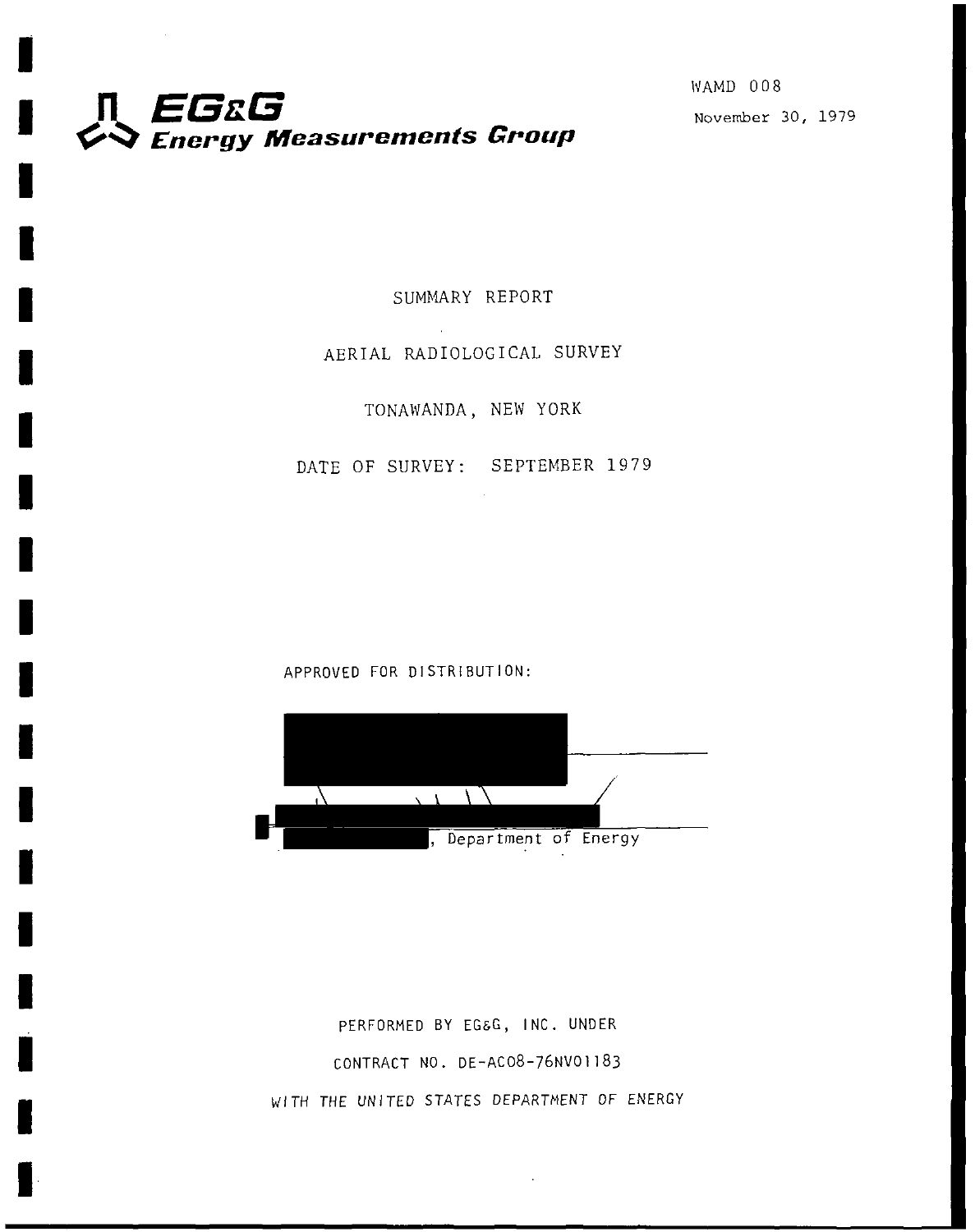The Aerial Measurements System, operated by EG&G, Inc. for the United States Department of Energy, was used to conduct an aerial radiological survey over Tonawanda, New York. During September 1979, a helicopter equipped with sensitive radiation detectors flew over the area shown in Figure **1.** The survey area includes three sites where uranium ores and tailings from uranium ore processing are present. One of the sites (1 in Figure **1)** was used during the period 1940-1948 for uranium ore processing. The other two sites (11 and **111** in Figure **1)** contain residues from the ore processing facility. The purpose of the aerial survey was to identify any locations which might contain radioactive material from these formerly utilized sites.

I

I

I

I

I

I

I

I

I

I

I

I

I

I

I

I

I

I

I

The radiation distribution in the survey area is shown in Figures 2-5. The spectral data from the locations with exposure rates greater than 9 **microroentgens per hour, i.e., a 11C11 level or higher, were analyzed to**  determine the radioactive isotopes responsible for the elevated exposure rates. In **all** nine such locations, bismuth-214, a daughter product of radium-226, was identified as the major contributor to the exposure rate.

The highest exposure rates in the survey area are found on the sites known to contain residues from the uranium ore processing facility (Figure 2). Runoff from the Seaway Industrial Park appears to have washed some of the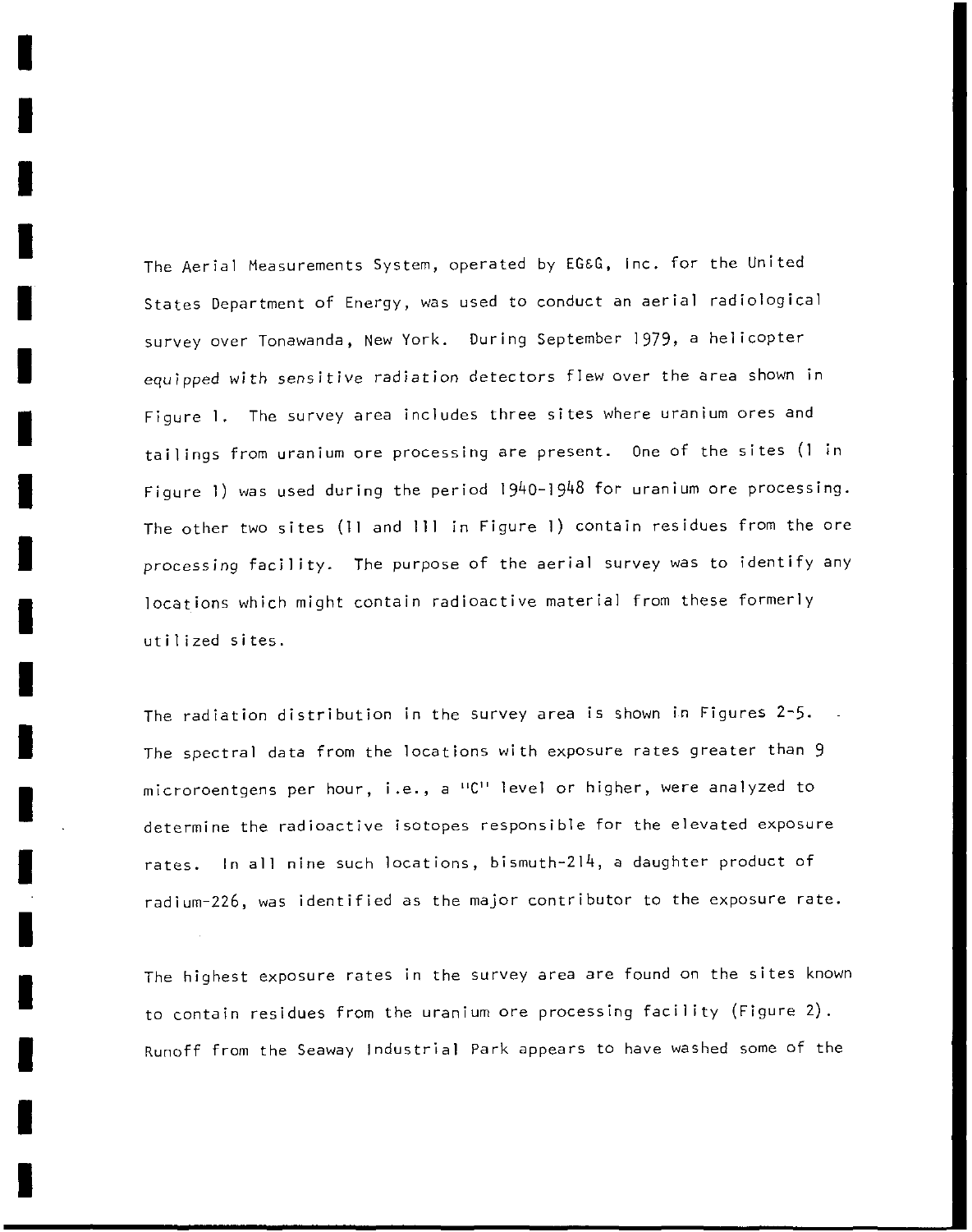radium-bearing residues down into a low-lying area adjacent to the park boundary. The other locations with elevated exposure rates are physically separate from the three formerly utilized sites and are not connected to them by obvious paths for surface water transport.

**The airborne detection system measures the average radiation level over**  an area of several acres. Localized sources, therefore, will yield individual ground based readings which exceed this average. This averaging effect also produces concentric contour 1 ines surrounding localized sources of radiation. For example, the radiation pattern over the Ashland Oil property (Figure 2) might be caused by this effect rather than being due to an actual distribution of source material.

In summary, nine locations within the area shown in Figure I have been found to contain higher than background concentrations of radium-226 resulting in elevated exposure rates. Ground measurements are required at these locations to determine the highest absolute exposure rates and to identify the source of the radium-bearing material.

 $- 2 -$ 

I

I

I

I

I

I

I

I

I

I

I

I

I

I

I

I

I

I

I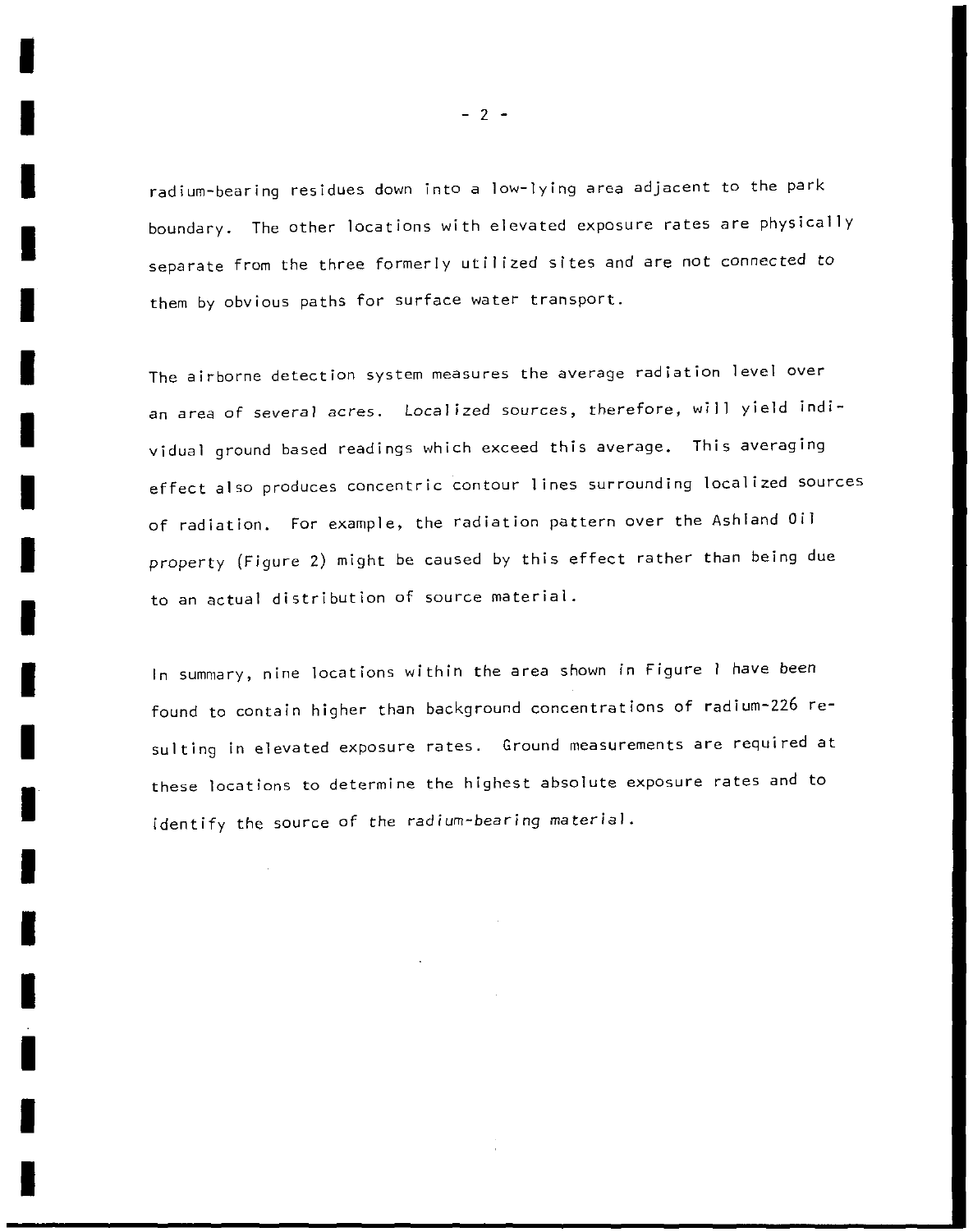

Ц

I

H

I

I

Π

H

H

F

Į.